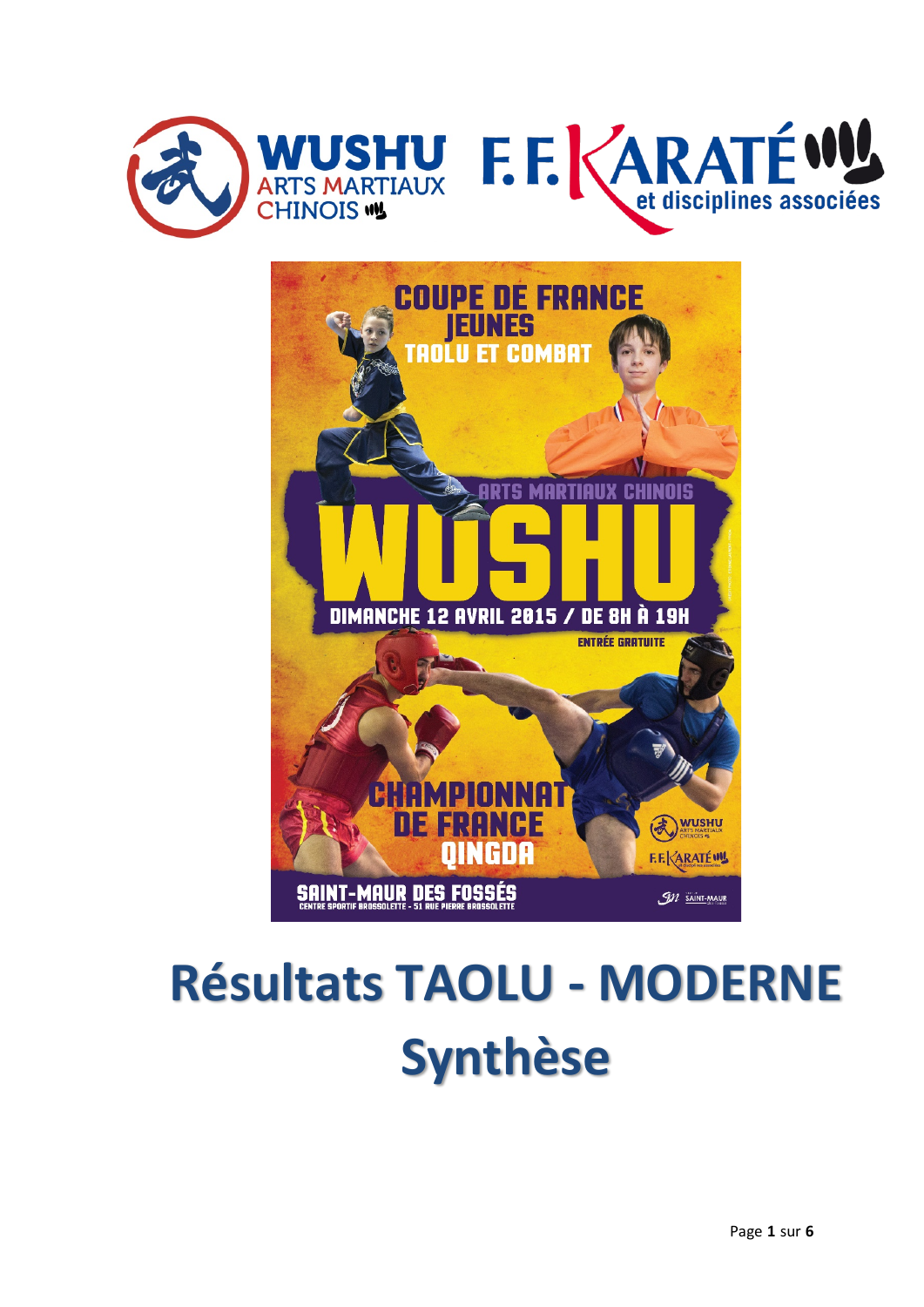# Résultats TAOLU MODERNE – Masculin

#### **1. Poussins**

## **1.1.CHANG QUAN**

| <b>Nom</b>        | <b>Prenom</b> | <b>Club</b>                     | <b>Zone</b>    | <b>Note</b> | <b>Classement</b> |
|-------------------|---------------|---------------------------------|----------------|-------------|-------------------|
| <b>NGUYEN</b>     | Yann          | KUNG-FU WUSHU TECHNIQUES DOUCES |                | 8.75        | 01-OR             |
| <b>WICHMANN</b>   | Leandre       | KUNG-FU WUSHU TECHNIQUES DOUCES |                | 8,35        | 02-ARGENT         |
| <b>LACOSTE</b>    | <b>Marius</b> | <b>DRAGON BRETIGNY</b>          | $\overline{4}$ | 7.55        | 03-BRONZE         |
| <b>DESQUESNES</b> | Bruce         | Kung fu Shaolin Auxerre         |                | 7.10        | 4ème              |

## **1.2.NAN QUAN**

| <b>Nom</b>     | <b>Prenom</b> | <b>Club</b>           | <b>Zone</b> |      | <b>Note Classement</b> |
|----------------|---------------|-----------------------|-------------|------|------------------------|
| <b>LIEBER</b>  | Tihmothee     | KUNGFU CLUB CHOLETAIS |             | 7.90 | 01-OR                  |
| <b>BOUBERT</b> | Anthony       | Ecole Du Tigre Blanc  |             | 7.70 | 02-ARGENT              |

#### **1.3.JIAN SHU**

| <b>Nom</b>    | <b>Prenom</b> | <b>Club</b>                     |      | Zone Note Classement |
|---------------|---------------|---------------------------------|------|----------------------|
| <b>NGUYEN</b> | Yann          | KUNG-FU WUSHU TECHNIQUES DOUCES | 8,65 | 01-OR                |

#### **1.4.DAO SHU**

| Nom.            | <b>Prenom</b> | Club                                   |      | <b>Zone Note Classement</b> |
|-----------------|---------------|----------------------------------------|------|-----------------------------|
| <b>WICHMANN</b> | Leandre       | <b>KUNG-FU WUSHU TECHNIQUES DOUCES</b> | 8.81 | $01$ -OR                    |

#### **1.5.QIANG SHU**

| <b>Nom</b>    | <b>Prenom</b> | CIUD                            |      | <b>Zone Note Classement</b> |
|---------------|---------------|---------------------------------|------|-----------------------------|
| <b>NGUYEN</b> | Yann          | KUNG-FU WUSHU TECHNIQUES DOUCES | 8,30 | 01-OR                       |

#### **1.6.GUN SHU**

| <b>Nom</b>      | <b>Prenom</b> | Club'                           |      | Zone Note Classement |
|-----------------|---------------|---------------------------------|------|----------------------|
| <b>WICHMANN</b> | Leandre       | KUNG-FU WUSHU TECHNIQUES DOUCES | 7,90 | $01$ -OR             |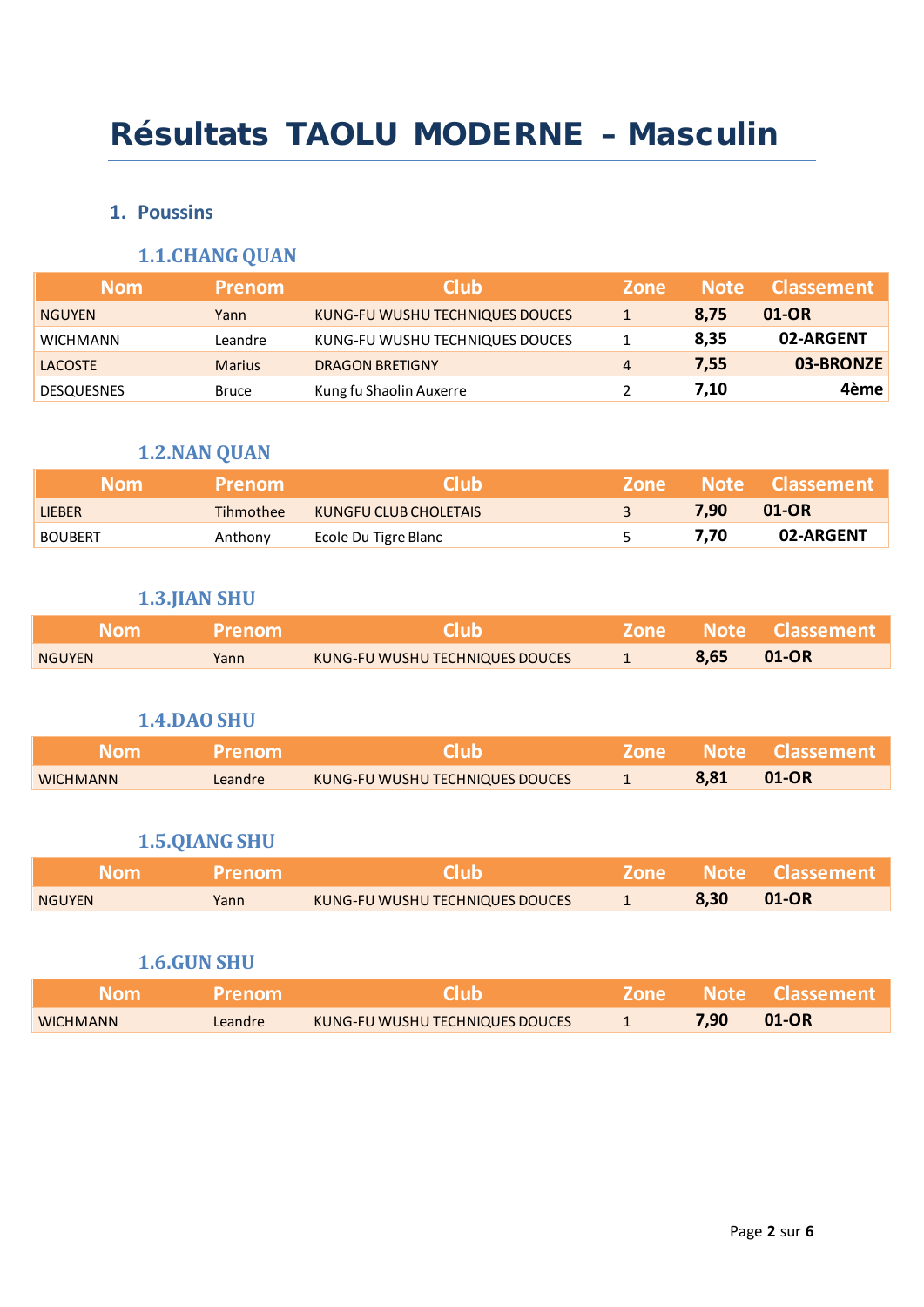## **2. Pupilles**

## **2.1.CHANG QUAN**

| <b>Nom</b>           | <b>Prenom</b>  | <b>Club</b>                  | <b>Zone</b>    | <b>Note</b> | <b>Classement</b> |
|----------------------|----------------|------------------------------|----------------|-------------|-------------------|
| <b>LAMOUROUX</b>     | Mathieu        | <b>WAIJIA</b>                | 3              | 8,33        | 01-OR             |
| <b>DINH</b>          | Mathis         | CAMCO                        |                | 8,23        | 02-ARGENT         |
| <b>KOFFI RIPAULT</b> | Matthieu       | <b>KUNGFU CLUB CHOLETAIS</b> | 3              | 7,93        | 03-BRONZE         |
| <b>PILON</b>         | Mael           | Kung fu wushu Embrunais      | 5.             | 7,60        | 4ème              |
| <b>HIPPIAS</b>       | <b>Maxence</b> | Kungfu Wushu Lagny           | $\overline{4}$ | 7,58        | 5ème              |
| <b>MBALA</b>         | Alphonse       | Kungfu Wushu Lagny           | 4              | 7,20        | 6ème              |

## **2.2.NAN QUAN**

| <b>Nom</b>         | <b>Prenom</b> | <b>Club</b>            | <b>Zone</b> | <b>Note</b> | <b>Classement</b> |
|--------------------|---------------|------------------------|-------------|-------------|-------------------|
| <b>LAMBARDIERE</b> | Arthur        | <b>DRAGON BRETIGNY</b> | 4           | 7,83        | 01-OR             |
| <b>DOBIGNY</b>     | Mathieu       | <b>DRAGON BRETIGNY</b> | 4           | 7,50        | 02-ARGENT         |
| <b>FAUCHON</b>     | Erwan         | <b>DRAGON BRETIGNY</b> | 4           | 7,40        | 03-BRONZE         |
| <b>PLANET</b>      | Enzo          | <b>CAMCO</b>           |             | 7,31        | 4ème              |
| <b>VALLEAU</b>     | Ethan         | KUNGFU CLUB CHOLETAIS  | 3           | 7,10        | 5ème              |

## **2.3.JIAN SHU**

| Nom <b>No</b> | <b>Prenom</b> |              | <b>Club</b> |      | <b>Zone Note Classement</b> |
|---------------|---------------|--------------|-------------|------|-----------------------------|
| <b>DINH</b>   | <b>Mathis</b> | <b>CAMCO</b> |             | 7,40 | <b>01-OR</b>                |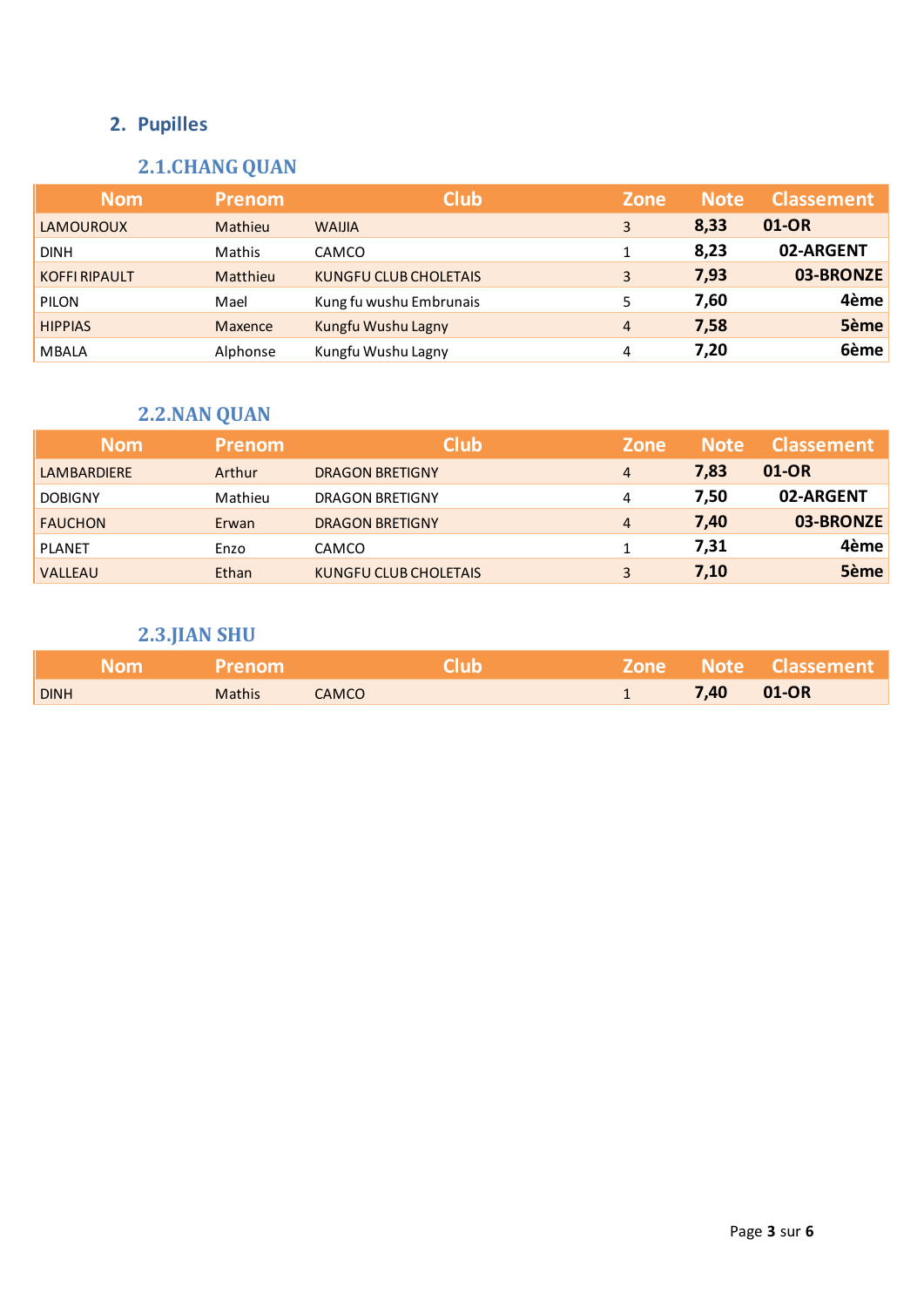## **3.1.CHANG QUAN**

| <b>Nom</b>             | <b>Prenom</b>  | <b>Club</b>                     | <b>Zone</b>    |      | <b>Classement</b> |
|------------------------|----------------|---------------------------------|----------------|------|-------------------|
| <b>NGUYEN</b>          | Etienne        | KUNG-FU WUSHU TECHNIQUES DOUCES | $\mathbf{1}$   | 8,90 | 01-OR             |
| <b>PLANET</b>          | Mathis         | CAMCO                           | 1              | 8,50 | 02-ARGENT         |
| <b>GRECIET-TOMAYON</b> | Raphael        | <b>CKW DRAGON NOIR</b>          | $\overline{4}$ | 8,48 | 03-BRONZE         |
| <b>MARGUERIE</b>       | Tom            | KUNGFU CLUB CHOLETAIS           | 3              | 7,68 | 4ème              |
| <b>TRAN</b>            | Hugo           | T.S kung Fu Wushu               | 5              | 7,38 | 5ème              |
| DOPPLER BIANCO         | <b>Thomas</b>  | <b>DRAGON BRETIGNY</b>          | 4              | 7,15 | 6ème              |
| <b>PETIOT</b>          | <b>Bastien</b> | <b>DRAGON BRETIGNY</b>          | 4              | 6,97 | 7ème              |

## **3.2.NAN QUAN**

| <b>Nom</b>      | <b>Prenom</b> | <b>Club</b>            | <b>Zone</b>    | <b>Note</b> | Classement |
|-----------------|---------------|------------------------|----------------|-------------|------------|
| <b>BEAUVAIS</b> | Romain        | <b>CKW DRAGON NOIR</b> | $\overline{4}$ | 8,20        | 01-OR      |
| COUSSEAU        | Thimote       | KUNGFU CLUB CHOLETAIS  | 3              | 8,05        | 02-ARGENT  |
| <b>JOUANE</b>   | Adam          | <b>CAMCO</b>           |                | 7,80        | 03-BRONZE  |
| GUIGNARD        | Samuel        | KUNGFU CLUB CHOLETAIS  |                | 7.68        | 4ème l     |

## **3.3.JIAN SHU**

| <b>Nom</b>       | <b>Prenom</b> | Club                  |      | 'Zone Note Classement, |
|------------------|---------------|-----------------------|------|------------------------|
| <b>MARGUERIE</b> | Tom           | KUNGFU CLUB CHOLETAIS | 7,65 | $01$ -OR               |

#### **3.4.DAO SHU**

| <b>Nom</b>             | <b>Prenom</b> | <b>Club</b>                     | <b>Zone</b> | <b>Note</b> | <b>Classement</b> |
|------------------------|---------------|---------------------------------|-------------|-------------|-------------------|
| <b>NGUYEN</b>          | Etienne       | KUNG-FU WUSHU TECHNIQUES DOUCES |             | 9.05        | 01-OR             |
| <b>GRECIET-TOMAYON</b> | Raphael       | CKW DRAGON NOIR                 | 4           | 8.23        | 02-ARGENT         |
| <b>PLANET</b>          | <b>Mathis</b> | CAMCO                           |             | 8.05        | 03-BRONZE         |

## **3.5.NAN DAO**

| <b>Nom</b>      | <b>Prenom</b> | Club            | <b>Zone</b>    |      | Wote Classement |
|-----------------|---------------|-----------------|----------------|------|-----------------|
| <b>BEAUVAIS</b> | Romain        | CKW DRAGON NOIR | $\overline{4}$ | 8,13 | 01-OR           |
| <b>JOUANE</b>   | Adam          | CAMCO           |                | 7,80 | 02-ARGENT       |

## **3.6.QIANG SHU**

| <b>Nom</b>    | <b>Prenom</b>  | <b>Club</b>                     |      | Sone Note Classement |
|---------------|----------------|---------------------------------|------|----------------------|
| <b>NGUYEN</b> | <b>Etienne</b> | KUNG-FU WUSHU TECHNIQUES DOUCES | 8.95 | 01-OR                |

#### **3.7.GUN SHU**

| <b>Nom</b>     | <b>Prenom</b> | Club            | <b>Zone</b> |                   | Note Classement |
|----------------|---------------|-----------------|-------------|-------------------|-----------------|
| <b>PLANET</b>  | <b>Mathis</b> | <b>CAMCO</b>    |             | 7.93 <sub>1</sub> | 01-OR           |
| DOPPLER BIANCO | Thomas        | DRAGON BRETIGNY |             | 7,90              | 02-ARGENT       |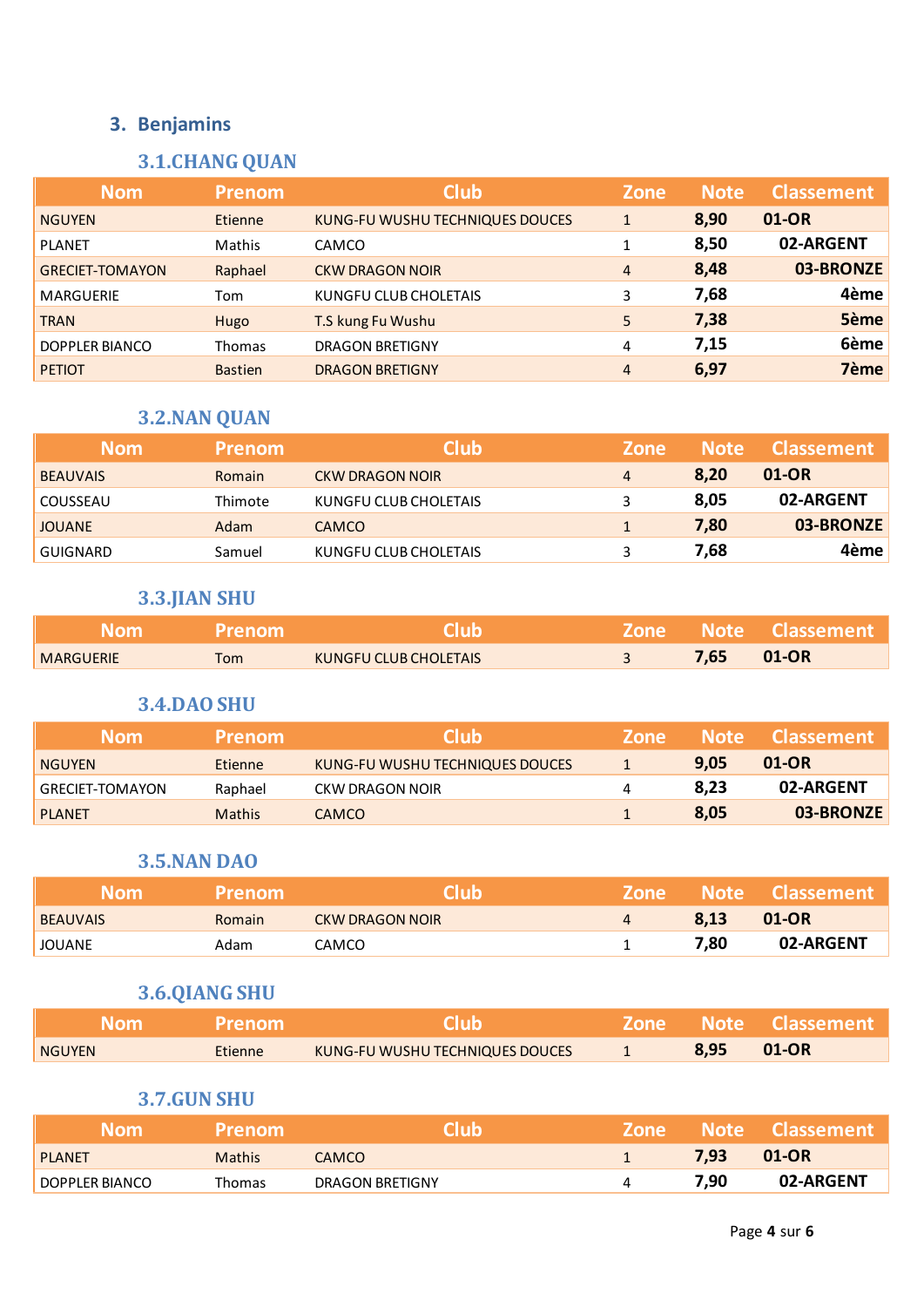# Résultats TAOLU MODERNE – Féminine

## **1. Poussins**

## **1.1.CHANG QUAN**

| Mom            | Prenom   | <b>Club</b>           | <b>Zone</b> |      | Note Classement |
|----------------|----------|-----------------------|-------------|------|-----------------|
| <b>BERNARD</b> | Ludivine | <b>WAIJIA</b>         |             | 8.46 | 01-OR           |
| <b>VIVES</b>   | Morgne   | KUNGFU CLUB CHOLETAIS |             | 7,30 | 02-ARGENT       |

## **2. Pupilles**

## **2.1.CHANG QUAN**

| <b>Nom</b>      | <b>Prenom</b> | <b>Club</b>                     | Zone | <b>Note</b> | <b>Classement</b> |
|-----------------|---------------|---------------------------------|------|-------------|-------------------|
| <b>NGUYEN</b>   | <b>Rubis</b>  | KUNG-FU WUSHU TECHNIQUES DOUCES |      | 8.60        | 01-OR             |
| CHANE-WAYE      | Eva           | CKW DRAGON NOIR                 | 4    | 8,15        | 02-ARGENT         |
| <b>BORGHESE</b> | Hannah        | <b>WAIJIA</b>                   | 3    | 7,80        | 03-BRONZE         |
| <b>FUOCO</b>    | Carla         | DRAGON BRETIGNY                 | 4    | 7.41        | 4ème              |

## **2.2.NAN QUAN**

| Nom :              | <b>Prenom</b> | <b>Club</b>           |      | Zone Note Classement |
|--------------------|---------------|-----------------------|------|----------------------|
| <b>RATH HUBERT</b> | Kimlianny     | KUNGFU CLUB CHOLETAIS | 8.13 | <b>01-OR</b>         |

## **2.3.JIAN SHU**

| <b>Nom</b>    | <b>Prenom</b> | <b>Club</b>                     | <b>Zone</b>    | <b>Note</b> | <b>Classement</b> |
|---------------|---------------|---------------------------------|----------------|-------------|-------------------|
| <b>NGUYEN</b> | <b>Rubis</b>  | KUNG-FU WUSHU TECHNIQUES DOUCES |                | 8.82        | 01-OR             |
| CHANE-WAYE    | Eva           | CKW DRAGON NOIR                 | 4              | 8.40        | 02-ARGENT         |
| <b>GOUBIN</b> | Jeanne        | <b>CKW DRAGON NOIR</b>          | $\overline{4}$ | 8.38        | 03-BRONZE         |

#### **2.4.DAO SHU**

| Nom          | Prenom             | ciub                |      | TZone Note Classement |
|--------------|--------------------|---------------------|------|-----------------------|
| <b>TAING</b> | Eline <sup>1</sup> | KUNG-FU LE NEUBOURG | 7,31 | 01-OR                 |

#### **2.5.GUN SHU**

| <b>Nom</b>    | <b>Prenom</b> | <b>Club</b>                     | <b>Zone</b>    | / Note / | <b>Classement</b> |
|---------------|---------------|---------------------------------|----------------|----------|-------------------|
| <b>NGUYEN</b> | <b>Rubis</b>  | KUNG-FU WUSHU TECHNIQUES DOUCES |                | 8.55     | 01-OR             |
| ' CHANE-WAYE  | Eva           | CKW DRAGON NOIR                 | 4              | 7.65     | 02-ARGENT         |
| <b>GOUBIN</b> | Jeanne        | CKW DRAGON NOIR                 | $\overline{4}$ | 7.43     | 03-BRONZE         |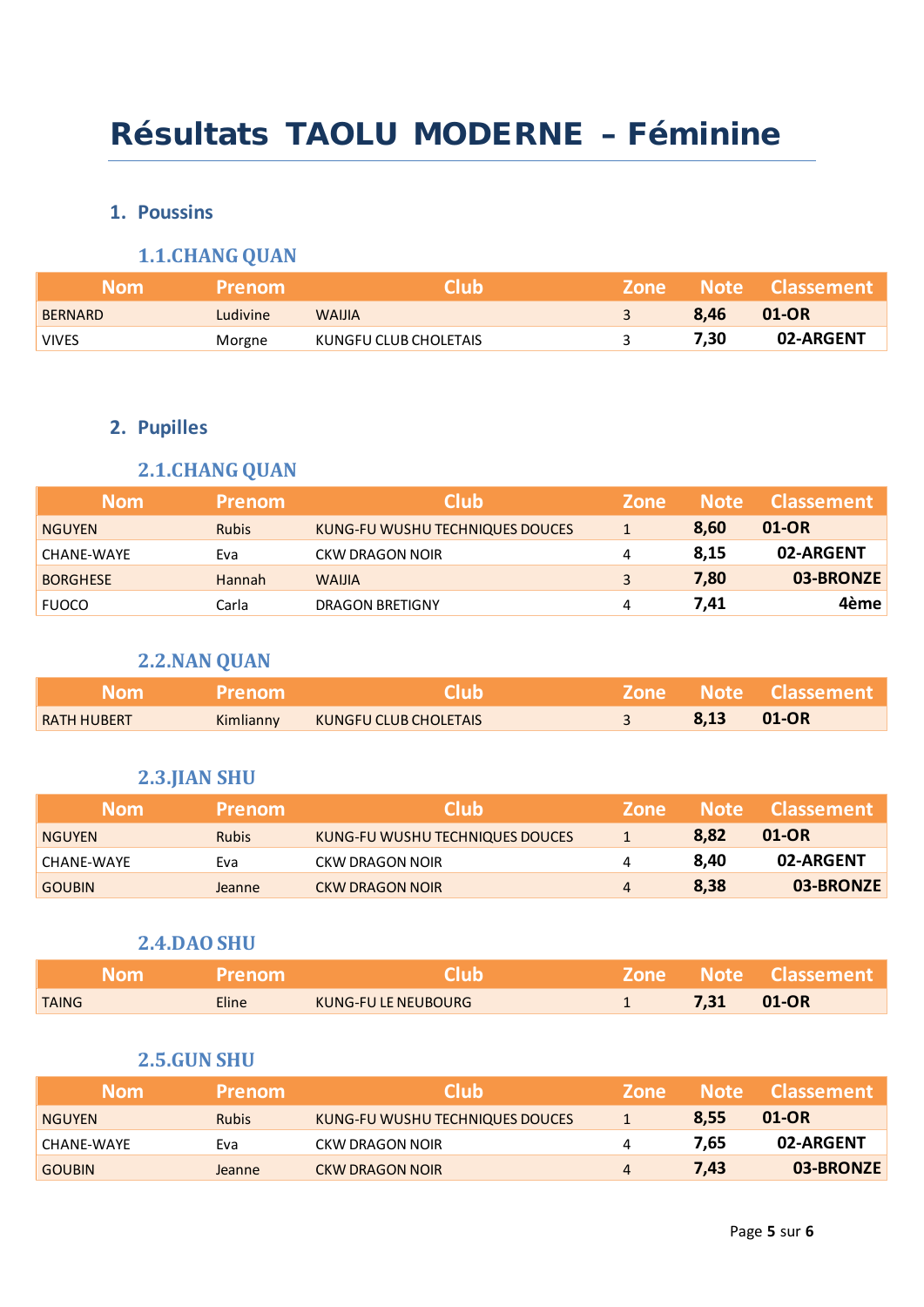## **3.1.CHANG QUAN**

| <b>Nom</b>         | <b>Prenom</b>  | <b>Club</b>                  | <b>Zone</b> | <b>Note</b> | <b>Classement</b> |
|--------------------|----------------|------------------------------|-------------|-------------|-------------------|
| <b>DINH</b>        | Lou Ann        | <b>CAMCO</b>                 |             | 8,13        | 01-OR             |
| <b>NICOLOFF</b>    | Rachel         | <b>CAMCO</b>                 |             | 8,07        | 02-ARGENT         |
| <b>RATH HUBERT</b> | Yungdavy       | <b>KUNGFU CLUB CHOLETAIS</b> | 3           | 7,98        | 03-BRONZE         |
| <b>PERIS BROCA</b> | India          | ASSGA KungFu Yongtaï         | 4           | 7,80        | 4ème              |
| <b>PILON</b>       | <b>Maiwenn</b> | Kung fu wushu Embrunais      | 5.          | 7,39        | 5ème              |

## **3.2.NAN QUAN**

| <b>Nom</b>         | <b>Prenom</b> | Club                  | 'Zone' |      | Note Classement |
|--------------------|---------------|-----------------------|--------|------|-----------------|
| <b>PERIS BROCA</b> | India         | ASSGA KungFu Yongtaï  |        | 7.98 | 01-OR           |
| RICHARD BABES      | Margaux       | KUNGFU CLUB CHOLETAIS |        | 7.30 | 02-ARGENT       |

#### **3.3.JIAN SHU**

| ' Nom              | <b>Prenom</b> | <b>Club</b>          |      | <b>Zone Note Classement</b> |
|--------------------|---------------|----------------------|------|-----------------------------|
| <b>PERIS BROCA</b> | India         | ASSGA KungFu Yongtaï | 7,89 | 01-OR                       |

#### **3.4.DAO SHU**

| <b>Nom</b>      | <b>Prenom</b> |              | Club | LZone l |      | Wote Classement |
|-----------------|---------------|--------------|------|---------|------|-----------------|
| <b>DINH</b>     | Lou Ann       | <b>CAMCO</b> |      |         | 8,10 | 01-OR           |
| <b>NICOLOFF</b> | Rachel        | CAMCO        |      |         | 7,83 | 02-ARGENT       |

#### **3.5.GUN SHU**

| <b>Nom</b>  | <b>Prenom</b> |              | Club |            | Zone Note Classement |
|-------------|---------------|--------------|------|------------|----------------------|
| <b>DINH</b> | Lou Ann       | <b>CAMCO</b> |      | 7,75 01-OR |                      |
| NICOLOFF    | Rachel        | CAMCO        |      | 7.74       | 02-ARGENT            |

# Prix spécial du Jury

## **1.1.Meilleur Espoir – Chang Quan – Pupilles – Masculin**

| <b>Nom</b>                                              | <b>Prenom</b> | <b>Club</b>                     | <b>Zone</b> |  |  |  |  |
|---------------------------------------------------------|---------------|---------------------------------|-------------|--|--|--|--|
| <b>LAMOUROUX</b>                                        | Mathieu       | <b>WAIJIA</b>                   |             |  |  |  |  |
| 1.2. Meilleur Espoir – Chang Quan – Benjamin – Masculin |               |                                 |             |  |  |  |  |
| <b>Nom</b>                                              | <b>Prenom</b> | <b>Club</b>                     | <b>Zone</b> |  |  |  |  |
| <b>NGUYEN</b>                                           | Etienne       | KUNG-FU WUSHU TECHNIQUES DOUCES |             |  |  |  |  |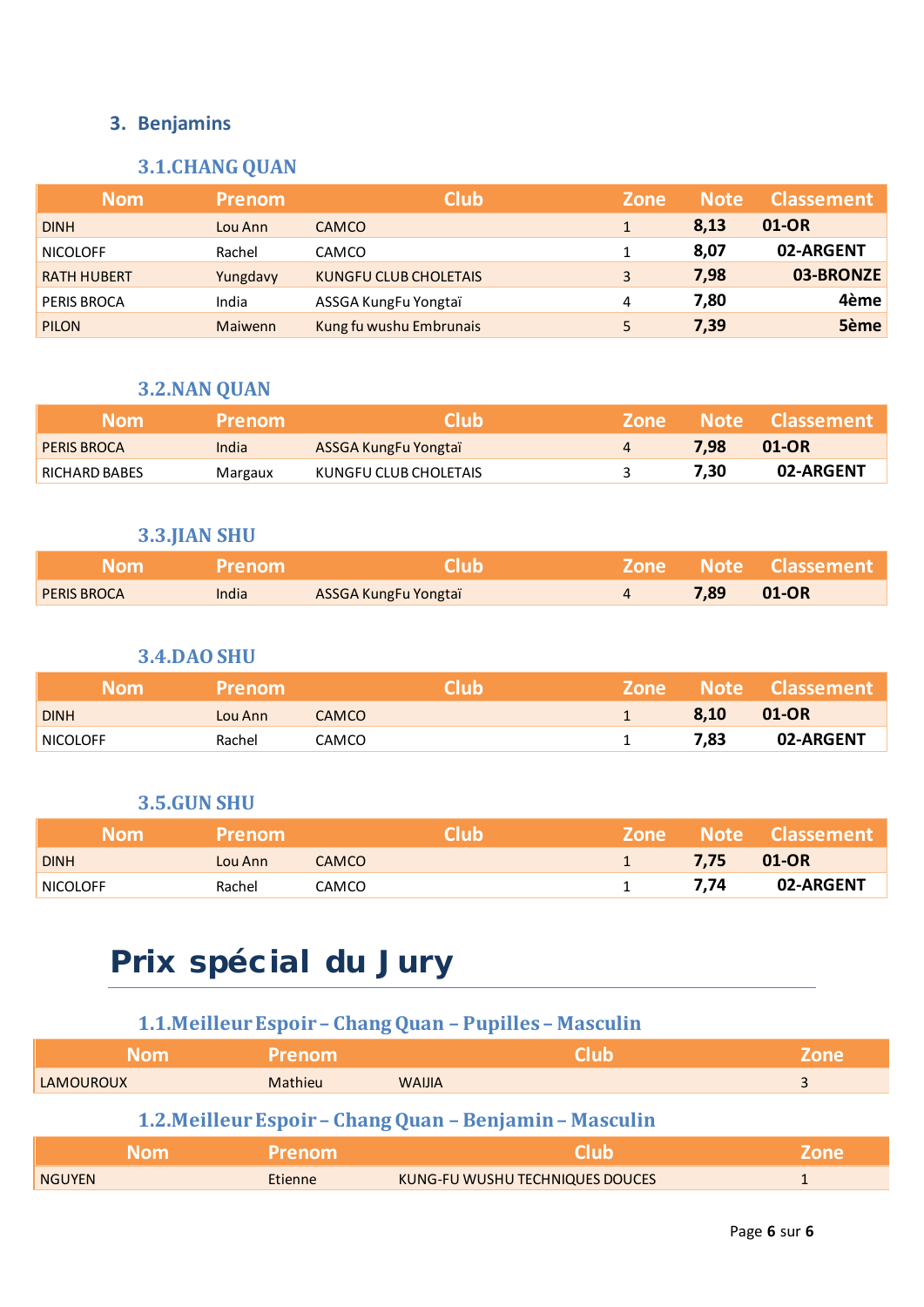



# **Résultats TAOLU - TRADITIONNEL Synthèse**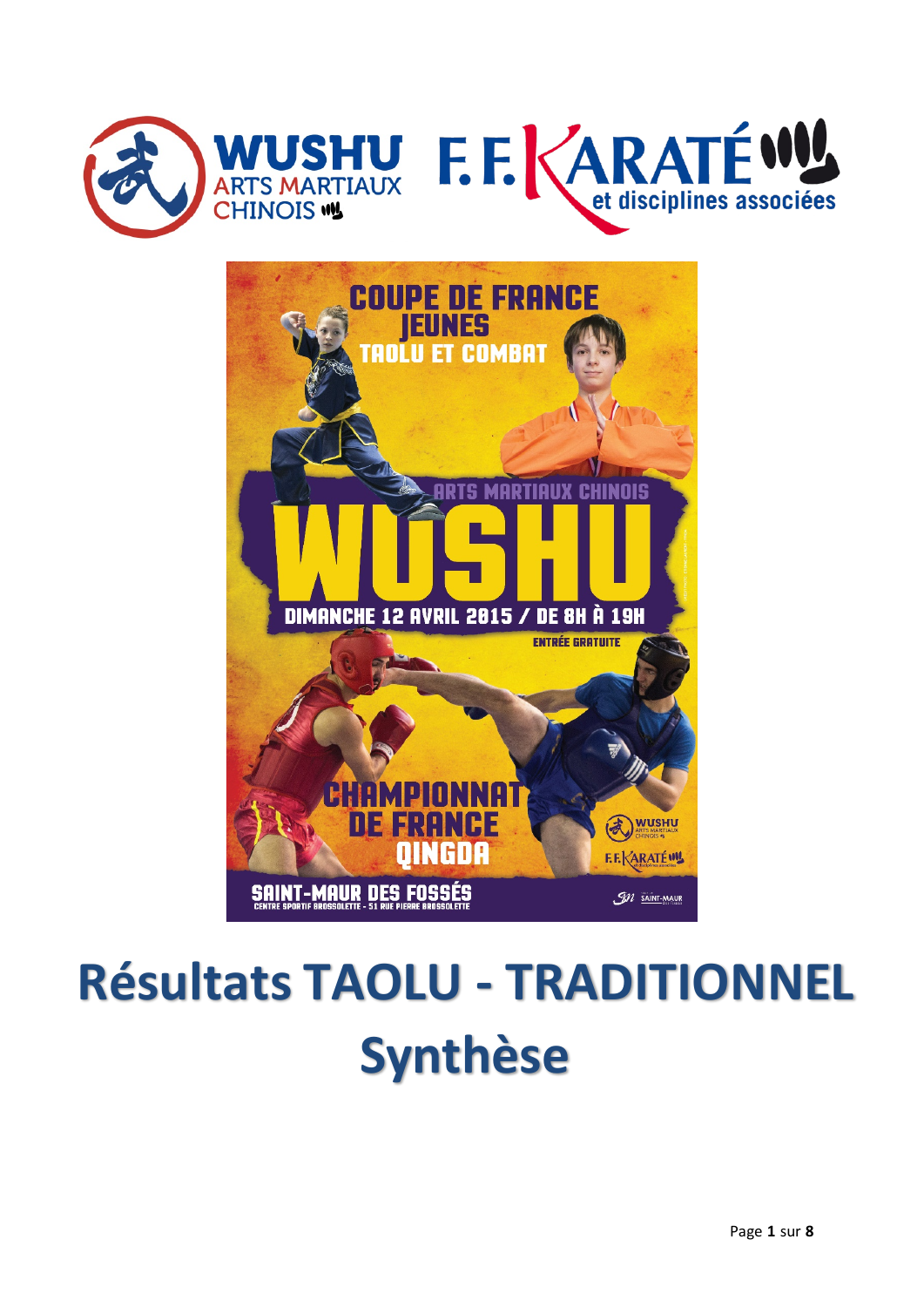## Résultats TAOLU TRADITIONNEL – Masculin

#### **1. Poussins**

## **1.1.Cat. 4 Xiang Xing Quan**

| <b>Nom</b>    | <b>Prenom</b> | 'Club.               |      | Zone Note Classement |
|---------------|---------------|----------------------|------|----------------------|
| <b>GUIRAT</b> | Djibril       | Ecole Du Tigre Blanc | 7,20 | 01-OR                |
| <b>HUARD</b>  | Wassim        | <b>INTER EVREUX</b>  | 6,20 | 02-ARGENT            |

## **1.2.Cat. 5 Autres Styles**

| <b>Nom</b>        | <b>Prenom</b> | <b>Club</b>                | <b>Zone</b>  | <b>Note</b> | <b>Classement</b> |
|-------------------|---------------|----------------------------|--------------|-------------|-------------------|
| <b>METIVIER</b>   | Liam          | WUSHU SAINT-MAUR/AMANDIERS | 4            | 8,00        | 01-OR             |
| <b>BOUBERT</b>    | Anthony       | Ecole Du Tigre Blanc       | 5            | 7,85        | 02-ARGENT         |
| <b>MANOHARAN</b>  | <b>ALEXAN</b> | RAJAKALAI                  | 4            | 7,80        | 03-BRONZE         |
| <b>GUIRAT</b>     | Djibril       | Ecole Du Tigre Blanc       | 5            | 7,58        | 4ème              |
| <b>DESQUESNES</b> | <b>Bruce</b>  | Kung fu Shaolin Auxerre    | 2            | 7,45        | 5ème              |
| <b>HUARD</b>      | Wassim        | <b>INTER EVREUX</b>        | $\mathbf{1}$ | 7,39        | 6ème              |
| <b>HUYNH</b>      | <b>Steve</b>  | <b>INTER EVREUX</b>        | $\mathbf{1}$ | 7,37        | 7ème              |
| <b>VOISIN</b>     | Tidjy         | DRAGON DES TROIS RIVIERES  | 2            | 7,28        | 8ème              |

## **1.3.Cat.7 Armes Simples**

| $\blacksquare$ Nom | <b>Prenom</b> | 'club'                                 |      | Zone Note Classement |
|--------------------|---------------|----------------------------------------|------|----------------------|
| <b>METIVIER</b>    | Liam          | WUSHU SAINT-MAUR/AMANDIERS             | 7.71 | 01-OR                |
| CAPUANO            | Fabio         | <b>FRANCE CHINE WUSHU TRADITIONNEL</b> | 7,25 | 02-ARGENT            |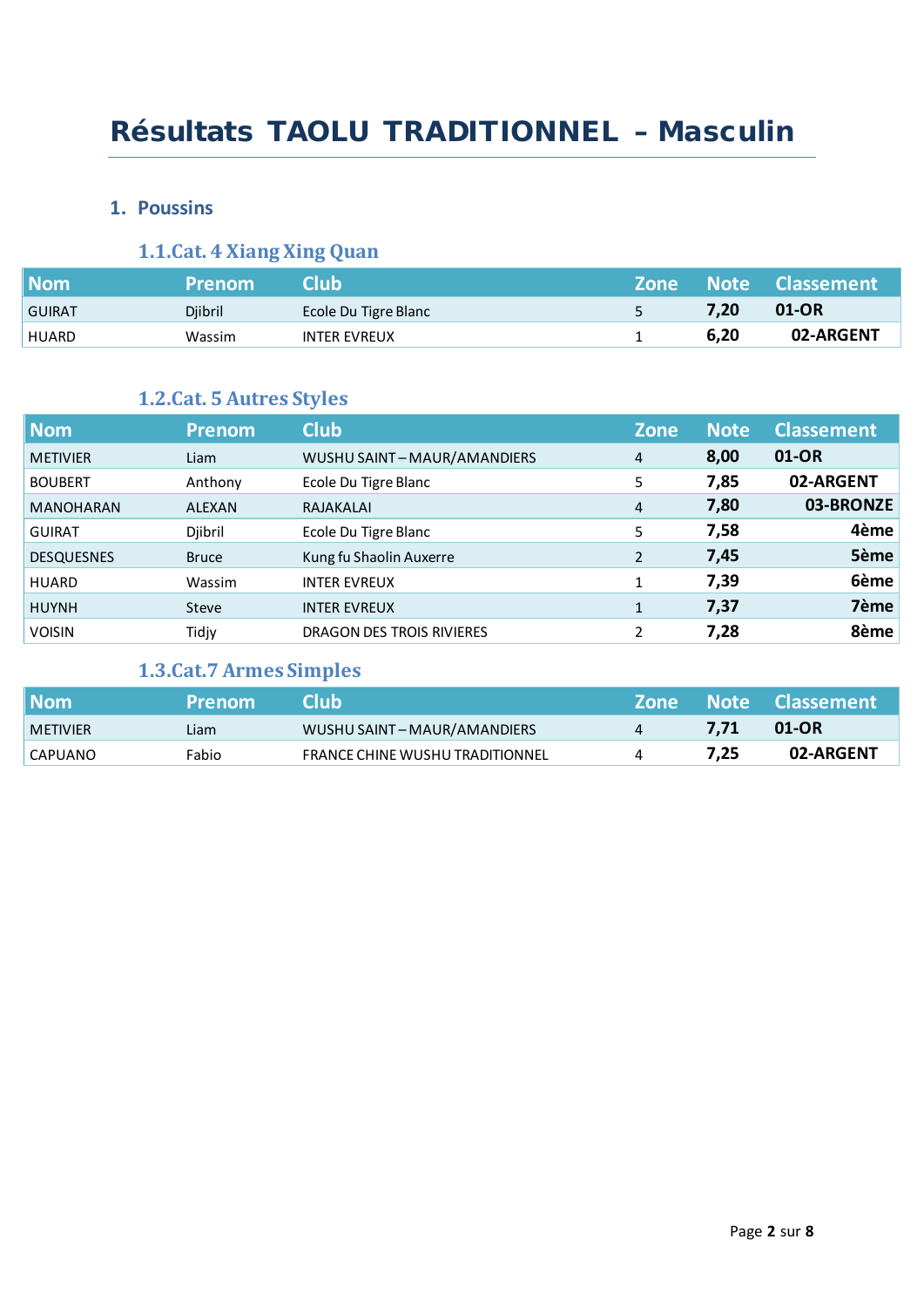## **2. Pupilles**

## **2.1.Cat. 4 Xiang Xing / Shaolin Quan**

| <b>Nom</b>   | <b>Prenom</b> | Club                 | <b>Zone</b> |      | Note Classement |
|--------------|---------------|----------------------|-------------|------|-----------------|
| ZAAGOUGUI    | <b>Ismael</b> | ACSEC <sup>1</sup>   |             | 7,80 | 01-OR           |
| BARRAL       | Eliot         | Ecole Du Tigre Blanc | 5           | 7,60 | 02-ARGENT       |
| <b>OMNES</b> | Clement       | <b>INTER EVREUX</b>  |             | 7,43 | 03-BRONZE       |

## **2.2.Cat. 5 Autres Styles**

| <b>Nom</b>      | <b>Prenom</b> | <b>Club</b>                | <b>Zone</b> | <b>Note</b> | <b>Classement</b> |
|-----------------|---------------|----------------------------|-------------|-------------|-------------------|
| <b>JEANDET</b>  | Raphael       | DRAGON DES TROIS RIVIERES  | 2           | 7,93        | 01-OR             |
| PINGAULT        | Killian       | WUSHU SAINT-MAUR/AMANDIERS | 4           | 7,90        | 02-ARGENT         |
| <b>HOUESSOU</b> | <b>CHRIST</b> | RAJAKALAI                  | 4           | 7,87        | 03-BRONZE         |
| BARRAL          | Eliot         | Ecole Du Tigre Blanc       |             | 7,53        | 4ème              |
| <b>VARIN</b>    | Etienne       | <b>ACSEC</b>               |             | 7,48        | 5ème              |

## **2.3.Cat.7 Armes Simples**

| <b>Nom</b>       | <b>Prenom</b> | <b>Club</b> |      | Zone Note Classement |
|------------------|---------------|-------------|------|----------------------|
| <b>HOUESSOU</b>  | CHRIST        | RAJAKALAI   | 7,40 | $01$ -OR             |
| <b>ZAAGOUGUI</b> | Ismael        | ACSEC       | 7,07 | 02-ARGENT            |

## **2.4.Cat. 8 Armes Doubles**

| <b>Nom</b>   | <b>Prenom</b> | <b>Club</b>         |      | Zone Note Classement |
|--------------|---------------|---------------------|------|----------------------|
| <b>OMNES</b> | Clément       | <b>INTER EVREUX</b> | 7,43 | 01-OR                |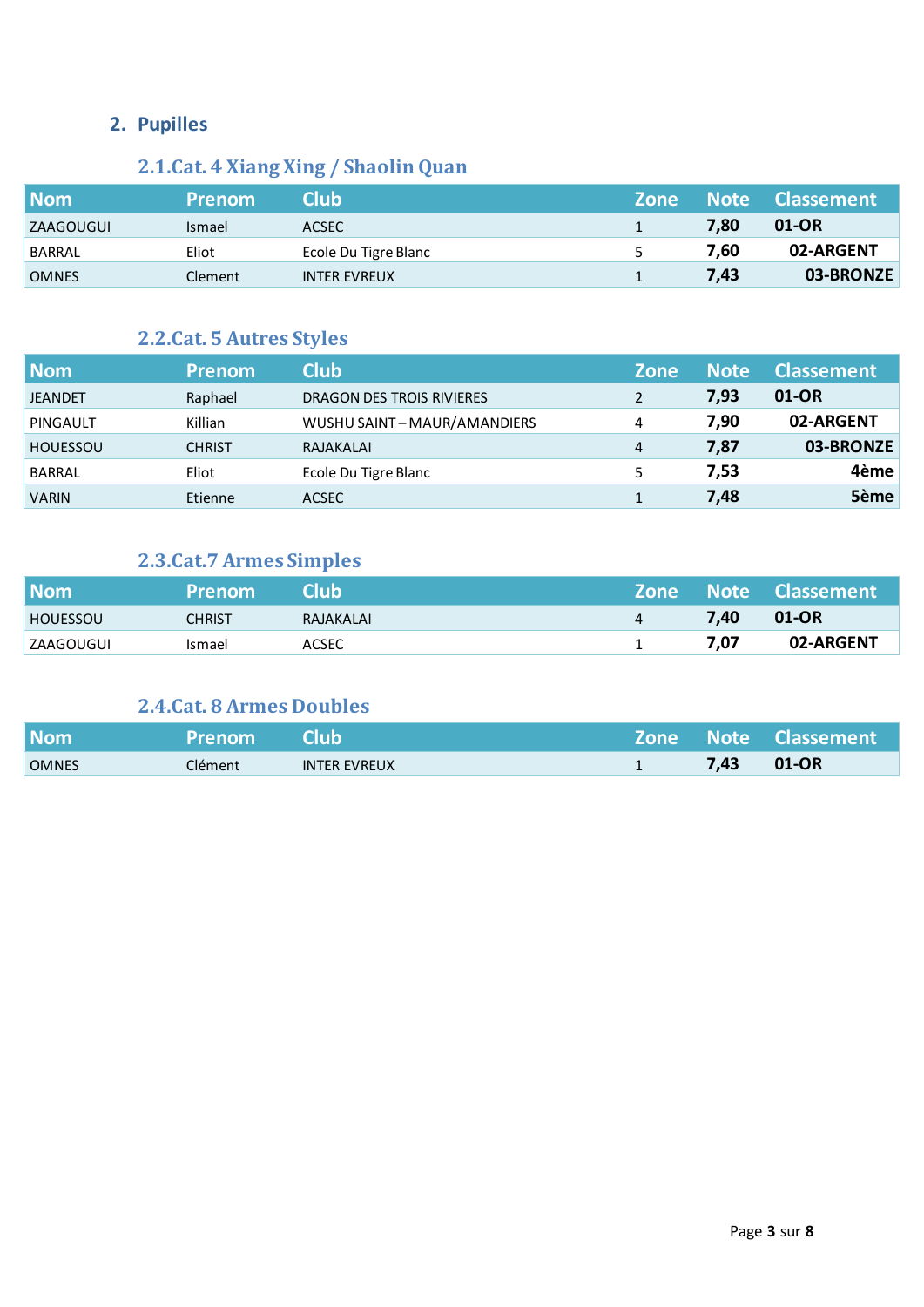## **3.1.Cat. 4 Ditan Quan / Hong Quan / Shaolin Quan**

| <b>Nom</b>      | <b>Prenom</b> | <b>Club</b>                            | <b>Zone</b>    | <b>Note</b> | <b>Classement</b> |
|-----------------|---------------|----------------------------------------|----------------|-------------|-------------------|
| <b>HAFFRAY</b>  | Swann         | <b>XUE XIAO KUNG FU</b>                | $\overline{2}$ | 8,03        | 01-OR             |
| <b>LEPORATI</b> | Loic          | <b>FRANCE CHINE WUSHU TRADITIONNEL</b> | 4              | 8,00        | 02-ARGENT         |
| <b>CLOVIS</b>   | Khalil        | <b>XUE XIAO KUNG FU</b>                | $\overline{2}$ | 7,90        | 03-BRONZE         |
| <b>ELBAZ</b>    | Alexandre     | <b>HAC KUNG-FU</b>                     | 1              | 7,80        | 4ème              |
| <b>HUCHET</b>   | Clement       | <b>HAC KUNG-FU</b>                     | $\mathbf{1}$   | 7,47        | 5ème              |
| ATMANI          | Achraf        | <b>ACSEC</b>                           |                | 7,33        | 6ème              |
| CRAMESNIL       | Gwendhal      | SHAOLIN KUNG-FU VALLEE DE L'OISON      |                | 7,03        | 7ème              |

## **3.2.Cat.4 Xiang Xing Quan**

| <b>Nom</b>       | <b>Prenom</b>  | <b>Club</b>            | <b>Zone</b> | <b>Note</b> | <b>Classement</b> |
|------------------|----------------|------------------------|-------------|-------------|-------------------|
| DOPPLER BIANCO   | <b>Thomas</b>  | <b>DRAGON BRETIGNY</b> | 4           | 7,85        | 01-OR             |
| <b>TOUZET</b>    | Kyrian         | Ecole Du Tigre Blanc   | 5           | 7,70        | 02-ARGENT         |
| <b>PETIOT</b>    | <b>Bastien</b> | <b>DRAGON BRETIGNY</b> | 4           | 7,68        | 03-BRONZE         |
| <b>BASTARDIE</b> | Dimitri        | WU XI QUAN             | 3           | 7,63        | 4ème              |
| <b>OUHIBI</b>    | Adam           | Ecole Du Tigre Blanc   | 5           | 7,58        | 5ème              |
| <b>WADJIK</b>    | Merlin         | WU XI QUAN             | 3           | 7,42        | 6ème              |

## **3.3.Cat.5 Autres Styles**

| <b>Nom</b>     | <b>Prenom</b> | <b>Club</b>                | <b>Zone</b>    | <b>Note</b> | <b>Classement</b> |
|----------------|---------------|----------------------------|----------------|-------------|-------------------|
| <b>YEN</b>     | Remi          | WUSHU SAINT-MAUR/AMANDIERS | $\overline{4}$ | 8,16        | 01-OR             |
| SALSEDO        | Milo          | WUSHU SAINT-MAUR/AMANDIERS | 4              | 8,00        | 02-ARGENT         |
| <b>TRAN</b>    | Hugo          | T.S kung Fu Wushu          | 5              | 7,94        | 03-BRONZE         |
| <b>CLOVIS</b>  | Khalil        | <b>XUE XIAO KUNG FU</b>    | 2              | 7,86        | 4ème              |
| <b>HAFFRAY</b> | Swann         | <b>XUE XIAO KUNG FU</b>    | $\overline{2}$ | 7,81        | 5ème              |
| <b>OUHIBI</b>  | Adam          | Ecole Du Tigre Blanc       | 5              | 7,76        | 7ème              |
| <b>YOUMBI</b>  | Sacha         | Shaolin pai                | $\overline{2}$ | 7,72        | 6ème              |
| ELBAZ          | Alexandre     | <b>HAC KUNG-FU</b>         | 1              | 7,64        | 8ème              |
| <b>ATMANI</b>  | Achraf        | <b>ACSEC</b>               | $\mathbf{1}$   | 7,53        | 9ème              |

## **3.4.Cat. 7 Armes Simples**

| <b>Nom</b>      | <b>Prenom</b>   | <b>Club</b>                | <b>Zone</b> | <b>Note</b> | <b>Classement</b> |
|-----------------|-----------------|----------------------------|-------------|-------------|-------------------|
| <b>BUVAL</b>    | <b>NOLAN</b>    | SACAMP                     | 4           | 7,38        | 01-OR             |
| SHANMUGATHASAN  | <b>VIBUSHAN</b> | RAJAKALAI                  | 4           | 7,34        | 02-ARGENT         |
| SALSEDO         | Milo            | WUSHU SAINT-MAUR/AMANDIERS | 4           | 7,28        | 03-BRONZE         |
| <b>METIVIER</b> | Celian          | WUSHU SAINT-MAUR/AMANDIERS | 4           | 7,27        | 4ème              |
| GOSSE           | Lucas           | ECOLE DE WUSHU DOUCHY      |             | 7,17        | 5ème              |
| <b>LEGALL</b>   | Diego           | <b>BREIZH RAJAKALAI</b>    |             | 7,02        | 6ème              |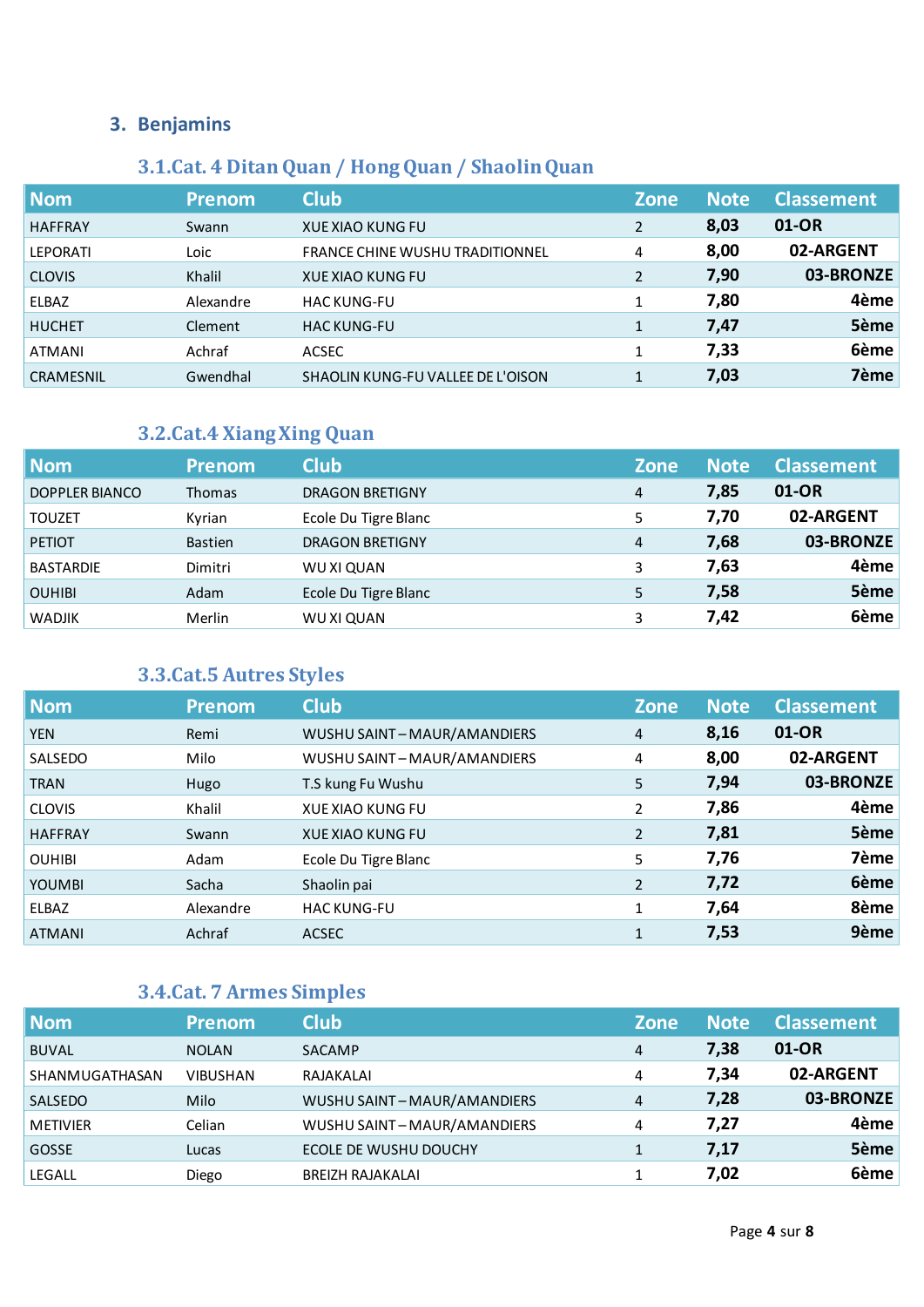## **3.5.Cat. 8 Armes Doubles**

| <b>Nom</b>   | <b>Prenom</b> | Club.                                  |      | Zone Note Classement |
|--------------|---------------|----------------------------------------|------|----------------------|
| LEPORATI     | Loic          | <b>FRANCE CHINE WUSHU TRADITIONNEL</b> | 7.68 | $01-OR$              |
| <b>WEBER</b> | Virgile       | <b>FRANCE CHINE WUSHU TRADITIONNEL</b> | 7.34 | 02-ARGENT            |

## **3.6.Cat. 8 Armes Doubles**

| <b>Nom</b>     | <b>Prenom</b>  | Club            | <b>Zone</b> |      | Note Classement |
|----------------|----------------|-----------------|-------------|------|-----------------|
| DOPPLER BIANCO | <b>Thomas</b>  | DRAGON BRETIGNY |             | 7,68 | $01$ -OR        |
| <b>PETIOT</b>  | <b>Bastien</b> | DRAGON BRETIGNY |             | 7.61 | 02-ARGENT       |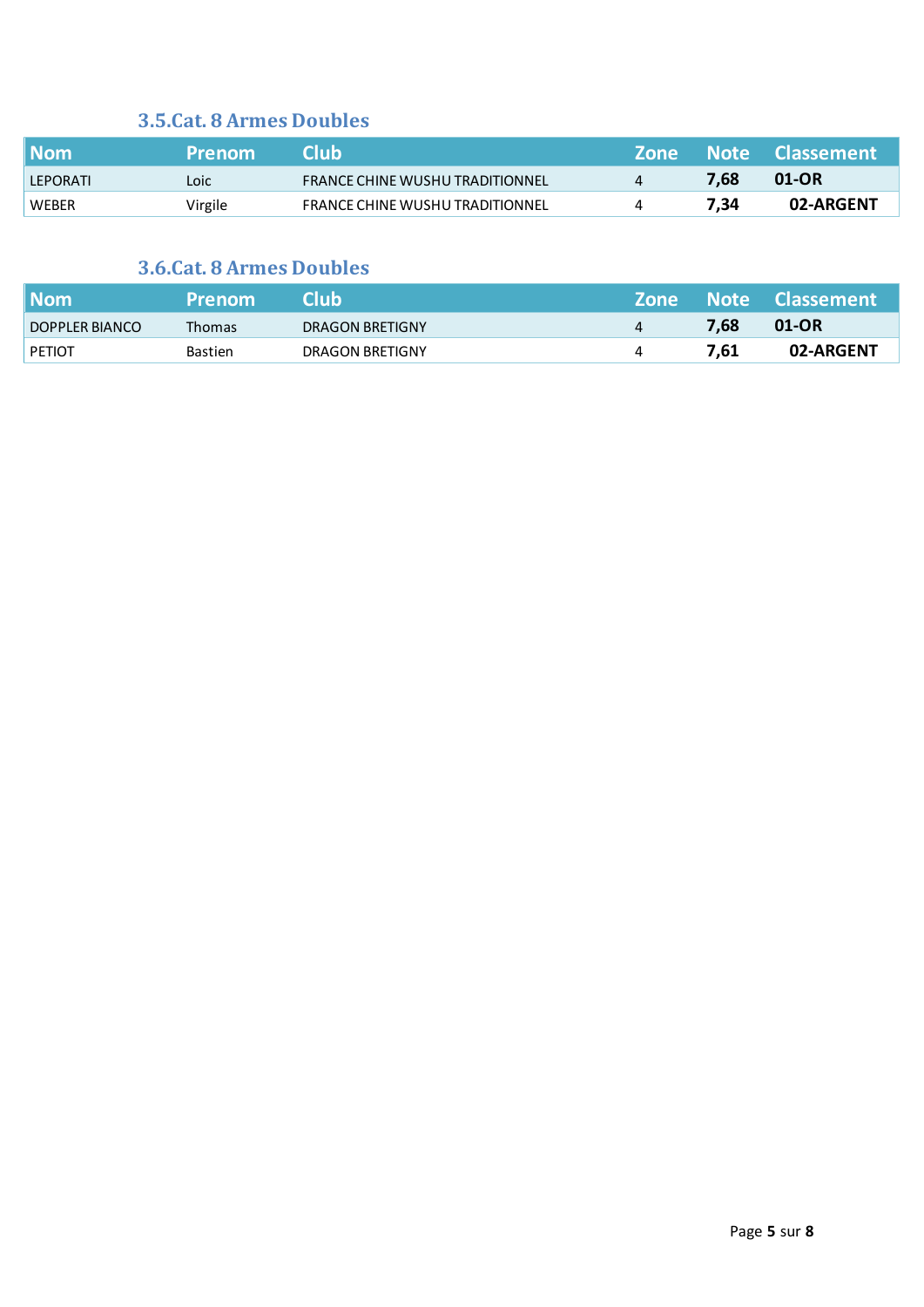## Résultats TAOLU TRADITIONNEL – Féminine

#### **1. Poussins**

## **1.1.Cat. 5 Autres Styles**

| <b>Nom</b>    | <b>Prenom</b> | <b>Club</b>                            | <b>Zone</b> | <b>Note</b> | Classement |
|---------------|---------------|----------------------------------------|-------------|-------------|------------|
| AGUETTAZ      | Ondine        | WUSHU SAINT-MAUR/AMANDIERS             | 4           | 8,27        | 01-OR      |
| <b>RICKS</b>  | Simone        | WUSHU SAINT-MAUR/AMANDIERS             |             | 7,83        | 02-ARGENT  |
| <b>ATMANI</b> | Hafssa        | ACSEC                                  |             | 7,50        | 03-BRONZE  |
| PHAM          | May Linh      | <b>FRANCE CHINE WUSHU TRADITIONNEL</b> |             | 7,40        | 4ème       |

#### **1.2.Cat.7**

| <b>Nom</b>      | Prenom Club |                            |         | <b>Zone Note Classement</b> |
|-----------------|-------------|----------------------------|---------|-----------------------------|
| <b>CERVILLA</b> | Angelina    | WUSHU SAINT-MAUR/AMANDIERS | $-7,30$ | 01-OR                       |

## **2. Pupilles**

## **2.1.Cat. 4 Xiang Xing Quan / Cha Quan / Shaolin Quan**

| <b>Nom</b>    | <b>Prenom</b> | Club                       | <b>Zone</b> |      | Note Classement |
|---------------|---------------|----------------------------|-------------|------|-----------------|
| <b>FOUQUE</b> | Eleonore      | WUSHU SAINT-MAUR/AMANDIERS | 4           | 7.50 | 01-OR           |
| TAING         | Eline         | KUNG-FU LE NEUBOURG        |             | 7.43 | 02-ARGENT       |
| <b>BARRAL</b> | Louann        | Ecole Du Tigre Blanc       |             | 7,33 | 03-BRONZE       |

## **2.2.Cat. 5 Autres Styles**

| Nom                | <b>Prenom</b> | <b>Club</b>                | <b>Zone</b> | <b>Note</b> | <b>Classement</b> |
|--------------------|---------------|----------------------------|-------------|-------------|-------------------|
| <b>BARTHAS</b>     | My-tien       | WUSHU SAINT-MAUR/AMANDIERS | 4           | 7,88        | 01-OR             |
| <b>BENCHOUAIEB</b> | Dalinda       | Ecole Hoang Nam - Antibes  | 5           | 7,59        | 02-ARGENT         |
| <b>BARRAL</b>      | Louann        | Ecole Du Tigre Blanc       | 5           | 7,52        | 03-BRONZE         |
| <b>NICOLAS</b>     | Ayumi         | ACSEC                      |             | 7,49        | 4ème              |
| <b>MOREL</b>       | Mai           | <b>TAOCHINAGOT</b>         | 3           | 7,47        | 5ème              |
| <b>BERRY</b>       | Anouck        | DRAGON DES TROIS RIVIERES  |             | 7,00        | 6ème              |

## **2.3.Cat.7 Armes Simples**

| <b>Nom</b>    | <b>Prenom</b> | <b>Club</b>                | <b>Zone</b> | <b>Note</b> | l Classement i |
|---------------|---------------|----------------------------|-------------|-------------|----------------|
| <b>FOUQUE</b> | Eleonore      | WUSHU SAINT-MAUR/AMANDIERS | 4           | 7,40        | 01-OR          |
| <b>SERDOZ</b> | Noa           | DRAGON BRETIGNY            | 4           | 7,35        | 02-ARGENT      |
| SABLON        | Malia         | DRAGON BRETIGNY            | 4           | 7,32        | 03-BRONZE      |
| BAGHDADIA     | Amandine      | ECOLE DE WUSHU DOUCHY      |             | 7.00        | 4ème           |

## **2.4.Cat. 9 Armes Souples**

| <b>Nom</b>    | <b>Prenom</b> | Club'           |      | Zone Note Classement |
|---------------|---------------|-----------------|------|----------------------|
| <b>FUOCO</b>  | Carla         | DRAGON BRETIGNY | 7,30 | 01-OR                |
| <b>SABLON</b> | Malia         | DRAGON BRETIGNY |      | 02-ARGENT            |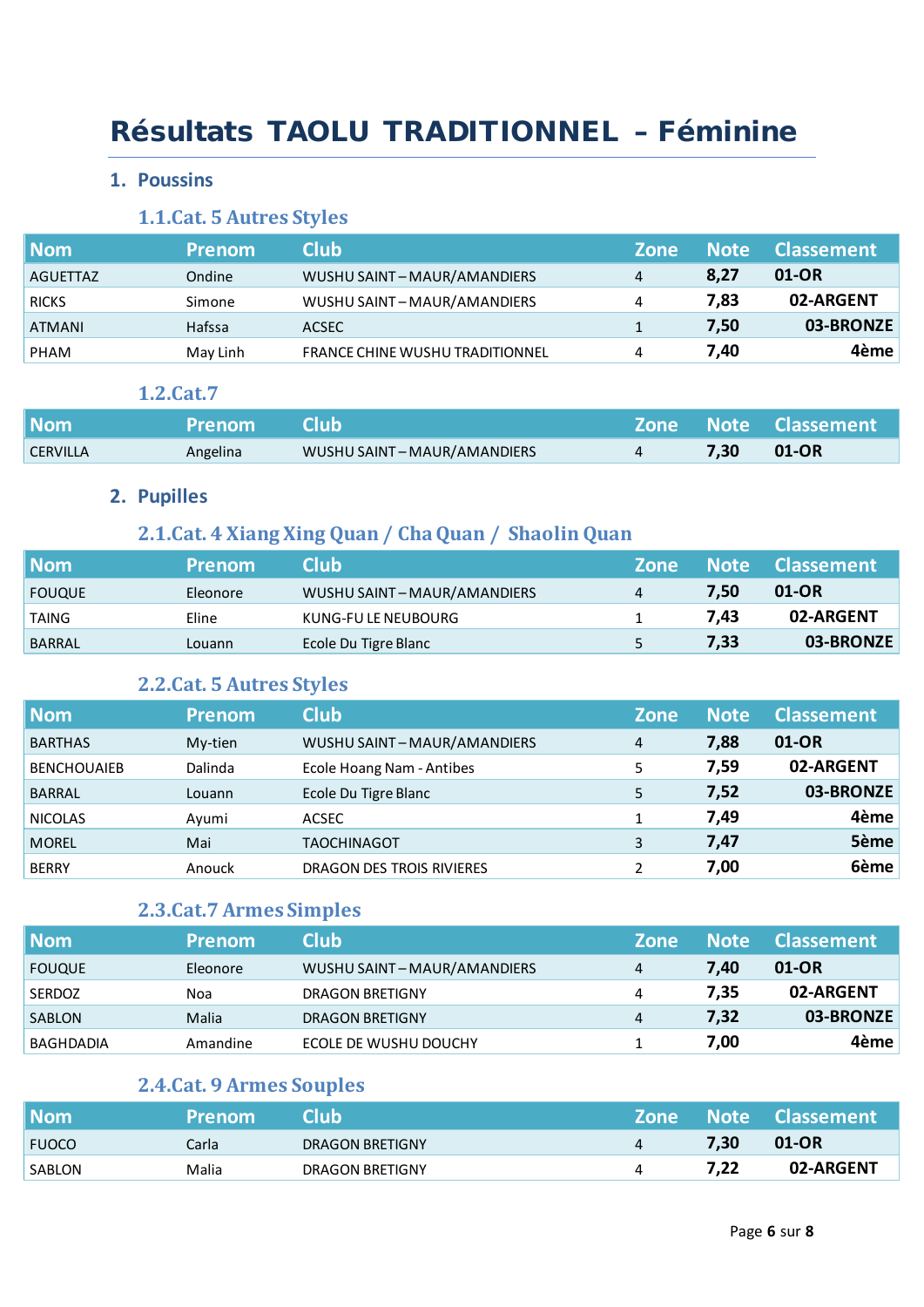## **3.1.Cat. 4 Xiang Xing / Hong Quan / Shaolin Quan**

| <b>Nom</b>     | <b>Prenom</b>      | <b>Club</b>                       | <b>Zone</b>    | <b>Note</b> | <b>Classement</b> |
|----------------|--------------------|-----------------------------------|----------------|-------------|-------------------|
| <b>VALLEZ</b>  | yonna              | <b>NARBONNE KUNG FU</b>           | 5              | 8,07        | 01-OR             |
| PERIS BROCA    | India              | ASSGA KungFu Yongtaï              | 4              | 8,03        | 02-ARGENT         |
| <b>IVARS</b>   | Lolita             | <b>NARBONNE KUNG FU</b>           | 5              | 7,99        | 03-BRONZE         |
| <b>MERCIER</b> | Cloe               | SHAOLIN KUNG-FU VALLEE DE L'OISON |                | 7,77        | 4ème              |
| ARBEAU         | <b>OUN ANNELYE</b> | <b>SACAMP</b>                     | $\overline{4}$ | 7,73        | 5ème              |
| <b>CHAMBON</b> | Hortense           | <b>XUE XIAO KUNG FU</b>           | 2              | 7,55        | 6ème              |
| LE             | <b>Florraline</b>  | <b>FENG HUANG XUE XIAO</b>        | 1              | 7,37        | 7ème              |

## **3.2.Cat. 5 Autres Styles**

| <b>Nom</b>         | <b>Prenom</b> | <b>Club</b>                            | <b>Zone</b>    | <b>Note</b> | <b>Classement</b> |
|--------------------|---------------|----------------------------------------|----------------|-------------|-------------------|
| <b>PERIS BROCA</b> | India         | ASSGA KungFu Yongtaï                   | 4              | 8,06        | 01-OR             |
| <b>OLIVEUX</b>     | Zoe           | <b>FRANCE CHINE WUSHU TRADITIONNEL</b> | 4              | 7,85        | 02-ARGENT         |
| <b>BROSSARD</b>    | Maelie        | Shaolin pai                            | $\overline{2}$ | 7,53        | 03-BRONZE         |
| <b>SAUNIER</b>     | <b>Nevs</b>   | NANQUAN PEI TUI MJC RIVE DE GIER       |                | 7,49        | 4ème              |
| <b>CHAMBON</b>     | Hortense      | <b>XUE XIAO KUNG FU</b>                |                | 7,43        | 5ème              |
| <b>ATMANI</b>      | Sheymaa       | ACSEC                                  |                | 7,29        | 6ème              |

## **3.3.Cat.7 Armes Simples**

| <b>Nom</b>     | <b>Prenom</b>      | <b>Club</b>                       | <b>Zone</b> | <b>Note</b> | <b>Classement</b> |
|----------------|--------------------|-----------------------------------|-------------|-------------|-------------------|
| <b>MERCIER</b> | Cloe               | SHAOLIN KUNG-FU VALLEE DE L'OISON |             | 7,62        | 01-OR             |
| <b>TROLEZ</b>  | Camille            | WUSHU SAINT-MAUR/AMANDIERS        | 4           | 7,53        | 02-ARGENT         |
| <b>SAUNIER</b> | <b>Neys</b>        | NANQUAN PEI TUI MJC RIVE DE GIER  |             | 7,43        | 03-BRONZE         |
| LE             | <b>Florraline</b>  | FENG HUANG XUE XIAO               |             | 7,37        | 4ème              |
| <b>PILON</b>   | <b>Maiwenn</b>     | Kung fu wushu Embrunais           | 5           | 7,23        | 5ème              |
| ARBEAU         | <b>OUN ANNELYE</b> | SACAMP                            | 4           | 7,22        | 6ème              |

## **3.4.Cat. 9 Armes Souples**

| l Nom          | <b>Prenom</b>     | сшы                                    |      | Zone Note Classement |
|----------------|-------------------|----------------------------------------|------|----------------------|
| l LE           | <b>Florraline</b> | FENG HUANG XUE XIAO                    | 7.42 | 01-OR                |
| <b>OLIVEUX</b> | Zoe               | <b>FRANCE CHINE WUSHU TRADITIONNEL</b> | 7,36 | 02-ARGENT            |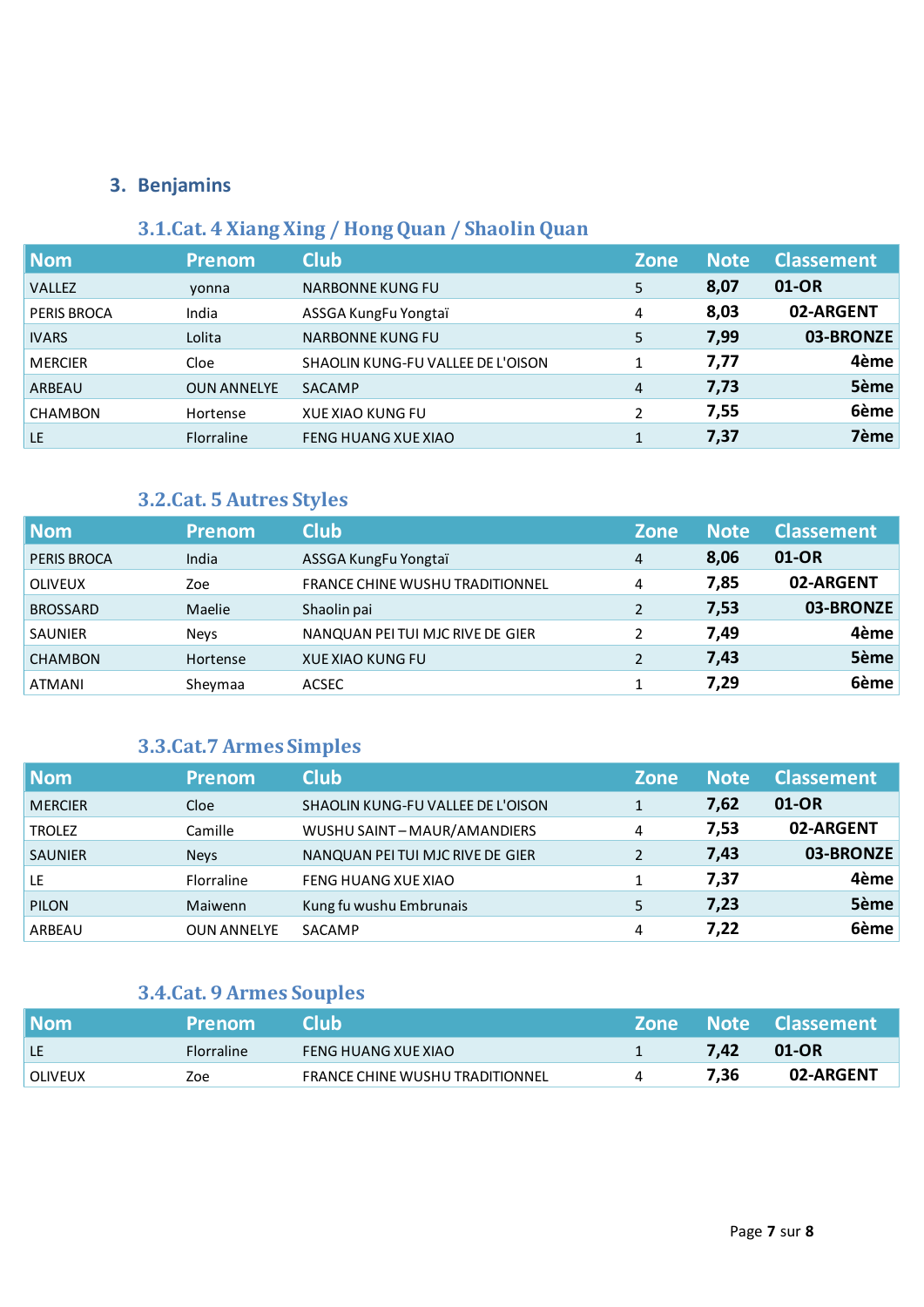# Prix spécial du Jury

## **1.1.Meilleur EspoirCat.4– Benjamin– Féminine**

| <b>Nom</b>    | 'Prenom | lub              | Zone                  |
|---------------|---------|------------------|-----------------------|
| <b>VALLEZ</b> | yonna   | NARBONNE KUNG FU | $\tilde{\phantom{a}}$ |

## **1.2.Meilleur EspoirCat.4– Benjamin– Masculin**

| <b>Nom</b>     | <b>Prenom</b> | <b>Nub</b>              | nne |
|----------------|---------------|-------------------------|-----|
| <b>HAFFRAY</b> | Swann         | <b>XUE XIAO KUNG FU</b> | -   |

## **1.3.Meilleur EspoirCat.5– Poussin– Masculin**

| <b>Nom</b>      | Prenom | lub                        | Zone |
|-----------------|--------|----------------------------|------|
| <b>METIVIER</b> | Liam   | WUSHU SAINT-MAUR/AMANDIERS |      |

## **1.4.Meilleur EspoirCat.5– Benjamin– Masculin**

| <b>Nom</b> | <b>Prenom</b> | <b>RIUD.</b>               | Zone |
|------------|---------------|----------------------------|------|
| <b>YEN</b> | Remi          | WUSHU SAINT-MAUR/AMANDIERS |      |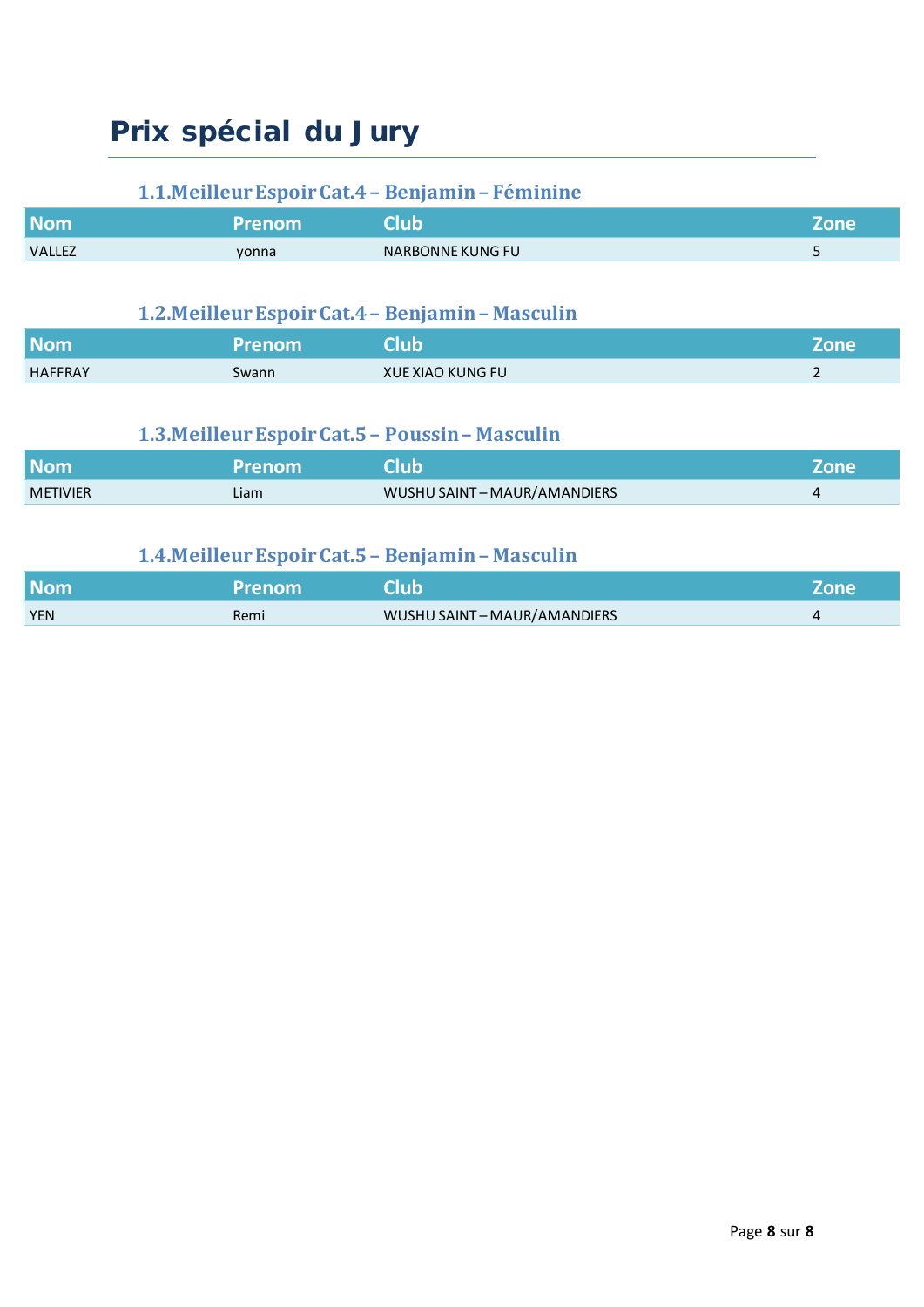# **Résultats** Coupe de France Qingda

## *Saint Maur des Fossés, le 12 avril 2015*

## **Poussins**

*Féminine*

| $\mathcal{P}$<br><b>Masculin</b> | Moins de 25 kg<br>1 BFN HFLAL<br><b>BOURNEUF</b>                           | Sofia<br>Jade                             | Ecole Tien Hoa Quyen Kung Fu<br>Kung Fu Shaolin Vu Ba                                         |
|----------------------------------|----------------------------------------------------------------------------|-------------------------------------------|-----------------------------------------------------------------------------------------------|
|                                  | Moins de 20 kg<br>1 LAMRIBAT<br>2 DESQUESNE<br>3 SANTIAGO                  | Adam<br><b>Bruce</b><br>Emmanuel          | Kung Fu Shaolin Vu Ba<br>Kung Fu Shaolin Auxerre<br>Ecole Tien Hoa Quyen Kung Fu              |
|                                  | Moins de 25 kg<br>1 HATTACH<br>2 LACOSTE<br>3 ASKAR<br><b>BENYAYA</b>      | Ismaël<br><b>Marius</b><br>Berkay<br>Naïm | Kung Fu Shaolin Vu Ba<br>Dragon Bretigny<br>Bei Long Quan<br>Kung Fu Shaolin Vu Ba            |
| $\mathcal{L}$                    | Moins de 30 kg<br>1 BFLLFUVRF<br>2 RAMLIA<br><b>GUIRAT</b><br><b>HUYNH</b> | Hippolyte<br>Yassine<br>Djibril<br>Steve  | Kung Fu Shaolin Vu Ba<br>Kung Fu Shaolin Vu Ba<br>Ecole Du Tigre Blanc<br><b>Inter Evreux</b> |
| $\mathbf{1}$<br>$\mathcal{P}$    | Moins de 35 kg<br><b>RIVIERE</b><br>SAIDANE                                | Xavier<br>Rayan                           | JKDK974<br>Courbevoie Kung Fu                                                                 |

## **Pupilles**

## *Féminine*

| Moins de 25 kg   |         |                           |                    |
|------------------|---------|---------------------------|--------------------|
| BARRAL           | Louann  | Ecole Du Tigre Blanc      |                    |
| 2 BENCHOUAIEB    | Dalinda | Ecole Hoang Nam - Antibes |                    |
| Moins de 30 kg   |         |                           |                    |
| <b>BARBOSA</b>   | Emma    | Bei Long Quan             |                    |
| 2 FUOCO          | Carla   | Dragon Bretigny           |                    |
| Moins de 40 kg   |         |                           |                    |
| SABLON           | Malia   | Dragon Bretigny           |                    |
| 2 GUELLA         | Yasmine | Wushu Saint Maur          |                    |
| 3<br><b>FORT</b> | Lilou   | Inter Evreux              | Surclassé en poids |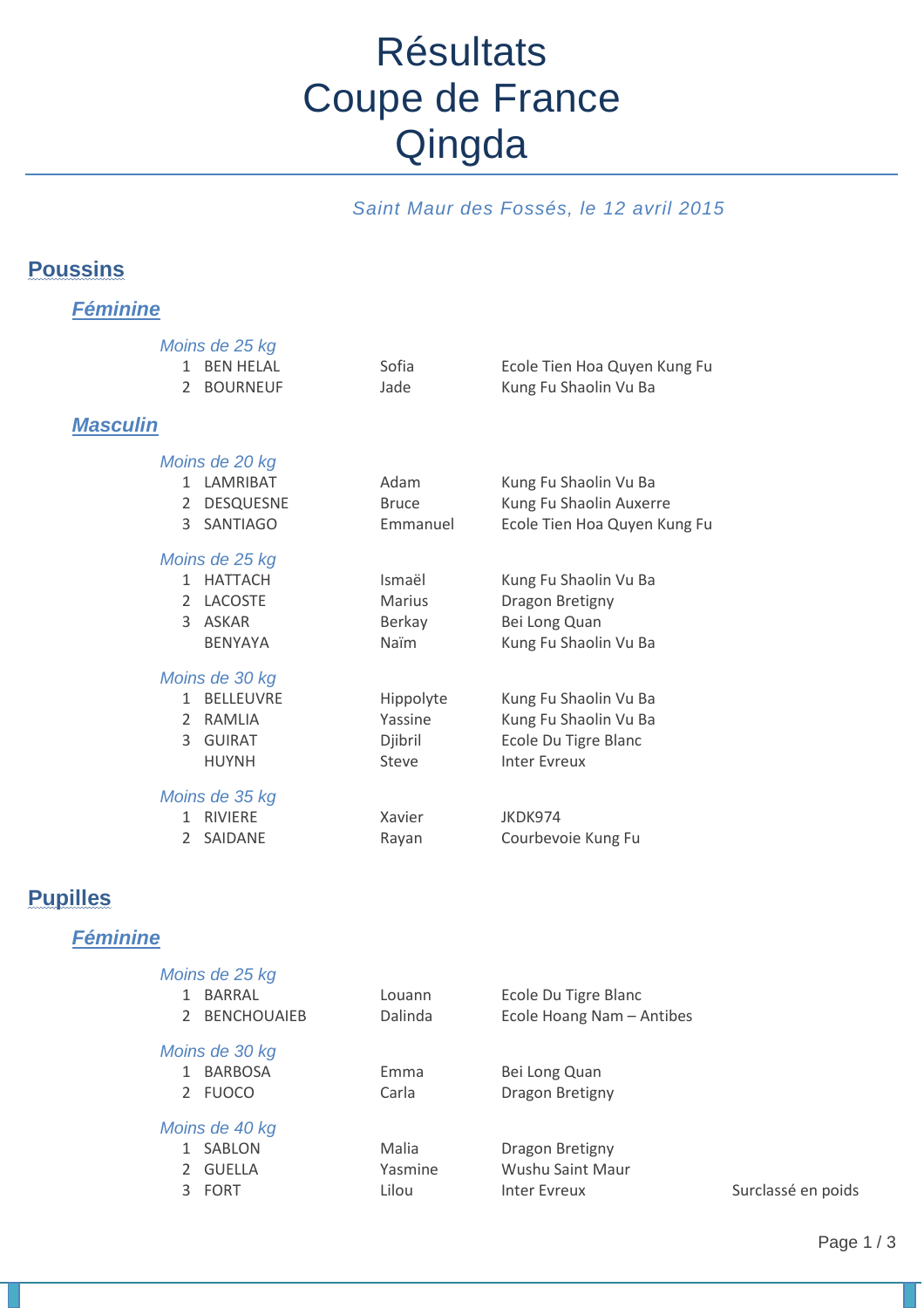## *Masculin*

|               | Moins de 25 kg    |                |                                 |                    |
|---------------|-------------------|----------------|---------------------------------|--------------------|
|               | 1 MENDY           | Bryan          | As Huang Di                     |                    |
| 2             | <b>GERSPACHER</b> | Ryan           | Wushu Saint-maur/amandiers      |                    |
|               | Moins de 30 kg    |                |                                 |                    |
|               | 1 AYASHI          | <b>Matthis</b> | Kung Fu Shaolin Vu Ba           | Surclassé en poids |
|               | 2 FERY            | Eliano         | Kung Fu Shaolin Vu Ba           |                    |
| $\mathcal{L}$ | ETIENNE           | Hugo           | Kung Fu Shaolin Vu Ba           | Surclassé en poids |
|               | <b>BARRAL</b>     | Eliot          | Ecole Du Tigre Blanc            |                    |
|               | Moins de 35 kg    |                |                                 |                    |
|               | 1 LAYADI          | <b>Nassim</b>  | Hung Gar Kungfu St Etienne      |                    |
| $\mathcal{L}$ | MUHAVONG          | <b>Matthew</b> | Kung Fu Shaolin Vu Ba           | Surclassé en poids |
| $\mathcal{L}$ | ARNAUD            | Jeremy         | Kung Fu Shaolin Vu Ba           |                    |
|               | <b>DECAMPS</b>    | <b>Basile</b>  | Ecole Tien Hoa Quyen Kung Fu    |                    |
|               | Moins de 45 kg    |                |                                 |                    |
|               | 1 CHOLLEY         | <b>Melvin</b>  | Ecole Tien Hoa Quyen Kung Fu    |                    |
| $\mathcal{L}$ | MARIE             | Logan          | Shaolin Guan Sille Le Guillaume |                    |
| $\mathcal{L}$ | MEZHOUDI          | Moussa         | Hung Gar Kungfu St Etienne      |                    |
|               | <b>SPEDER</b>     | Idris          | Sbco                            |                    |
|               |                   |                |                                 |                    |

## **Benjamins**

## *Féminine*

| 2                 | Moins de 30 kg<br>1 DEHCHAR<br>FERNANDEZ<br>3 LAVAUD          | Chainez<br>Raphaëlle<br>Cassandra | Ecole Tien Hoa Quyen Kung Fu<br>Kung Fu Bompas<br>Bei Long Quan        |                    |
|-------------------|---------------------------------------------------------------|-----------------------------------|------------------------------------------------------------------------|--------------------|
| $\mathbf{1}$<br>2 | Moins de 35 kg<br><b>BALESTER</b><br><b>MONCHATRE</b>         | Aurore<br>Abla                    | Ecole Tien Hoa Quyen Kung Fu<br>Snake Club                             |                    |
| 3                 | Moins de 40 kg<br>1 LEBRUN<br>2 ADJIBOU<br><b>CHANUT</b>      | Letty<br>Emma<br>Ambre            | Kung Fu Shaolin Vu Ba<br>Ecole Tien Hoa Quyen Kung Fu<br>Kung Fu Niort | Surclassé en poids |
|                   | Moins de 45 kg<br>1 ZOZI<br>2 DENIS                           | Lysa Marie<br>Clémence            | Bei Long Quan<br>Shaolin Guan Sille Le Guillaume                       |                    |
|                   | Moins de 50 kg<br>Seule dans sa catégorie.<br><b>BEAURAIN</b> | Eva                               | Kung-fu Le Neubourg                                                    |                    |
| <b>Masculin</b>   |                                                               |                                   |                                                                        |                    |
|                   | Moins de 30 kg                                                |                                   |                                                                        |                    |

| טט שט שווטוו DN |         |                              |
|-----------------|---------|------------------------------|
| 1 ALMIHDHOIRIE  | Younes  | Ecole Tien Hoa Quyen Kung Fu |
| 2 BUI HUU       | Tristan | Xu Xiao Kung Fu              |
| 3 GAILLARD      | Maxence | Escam                        |
| MARC.           | Matteo  | Taochinagot                  |
|                 |         |                              |